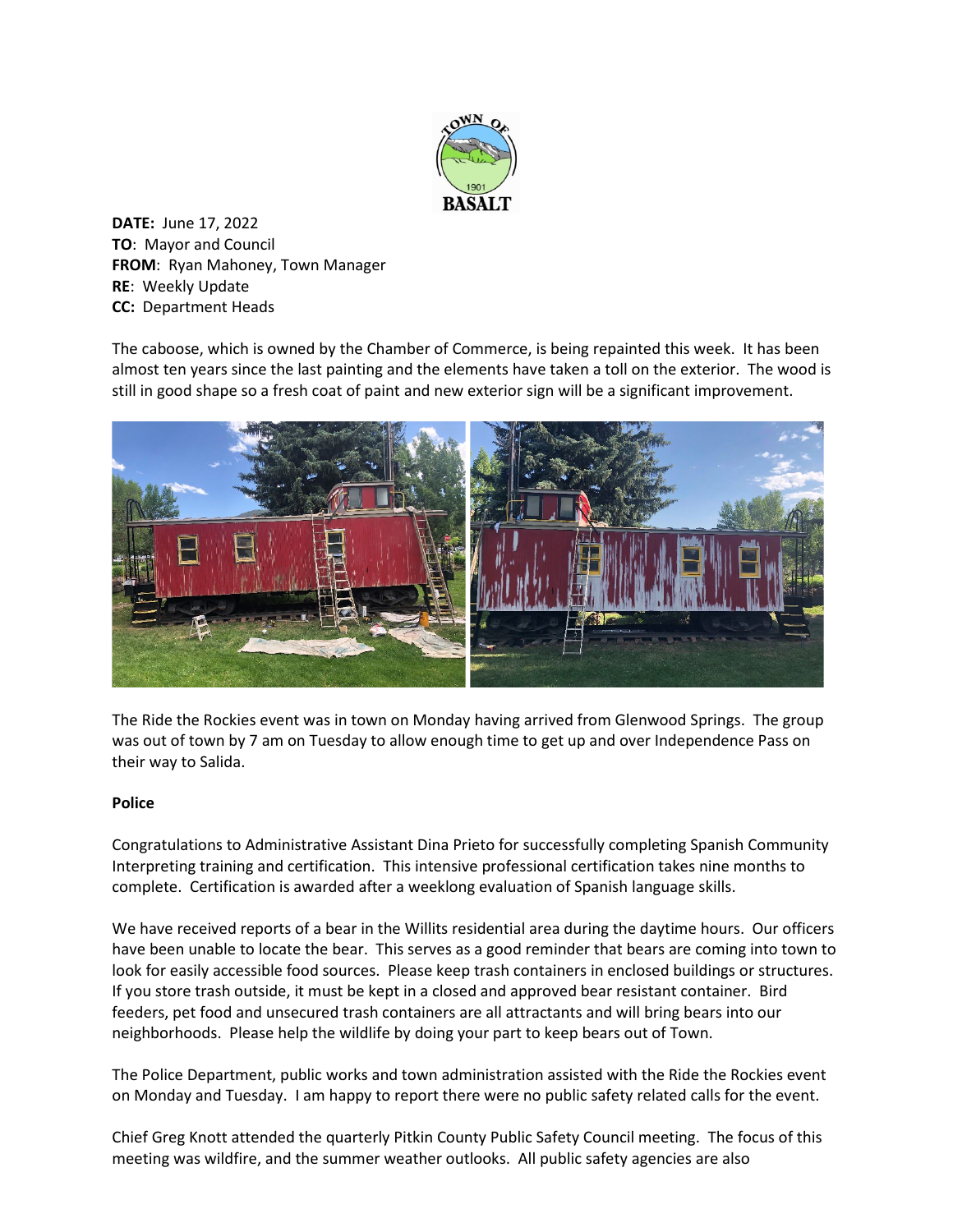participating in the Pitkin County Hazard Mitigation Plan update. This update will be completed by the middle of summer and submitted to the Federal Emergency Management Agency for approval.

Our partners at Carbondale and Rural Fire Protection District created the below flyer to assist people in signing up for emergency community alerts in Garfield, Eagle and Pitkin Counties. Scanning the QR codes, on your phone or tablet, will take you directly to sign up pages. Hard copies of this flyer are available at Town Hall and the Police Department.



## **Planning**

**Basalt Center Circle (BCC) Application –** The Applicant has submitted a final plan application and Staff referred it out to the Town's referral agencies for review. The Planning and Zoning Commission completed their review of the BCC Final Plan Application. The BCC Final Plan Application is scheduled for initial review by the Council is July.

**Basalt River Park Improvements** – The architects on the bandshell and bus station/restroom continue to work on the designs for those elements of the park. POST is scheduled to review the updated bandshell and bus station/restroom designs next week. Work on Phase II of the Basalt River Park by RMCL has begun, topsoil is being delivered to bring the site to final grade, irrigation is being installed, and the first shipment of trees was delivered.

**Midland Avenue Streetscape Project** – the Design Team and Town staff, have been moving the Midland Avenue Streetscape Project forward. The Design Team has been meeting with various stakeholder groups, and the owners/managers of the properties along Midland to gain their input. The Design Team has formulated conceptual plans which were presented to POST, P&Z and Council. A second community survey was published to gain additional input, and that input is now being considered. The Town has